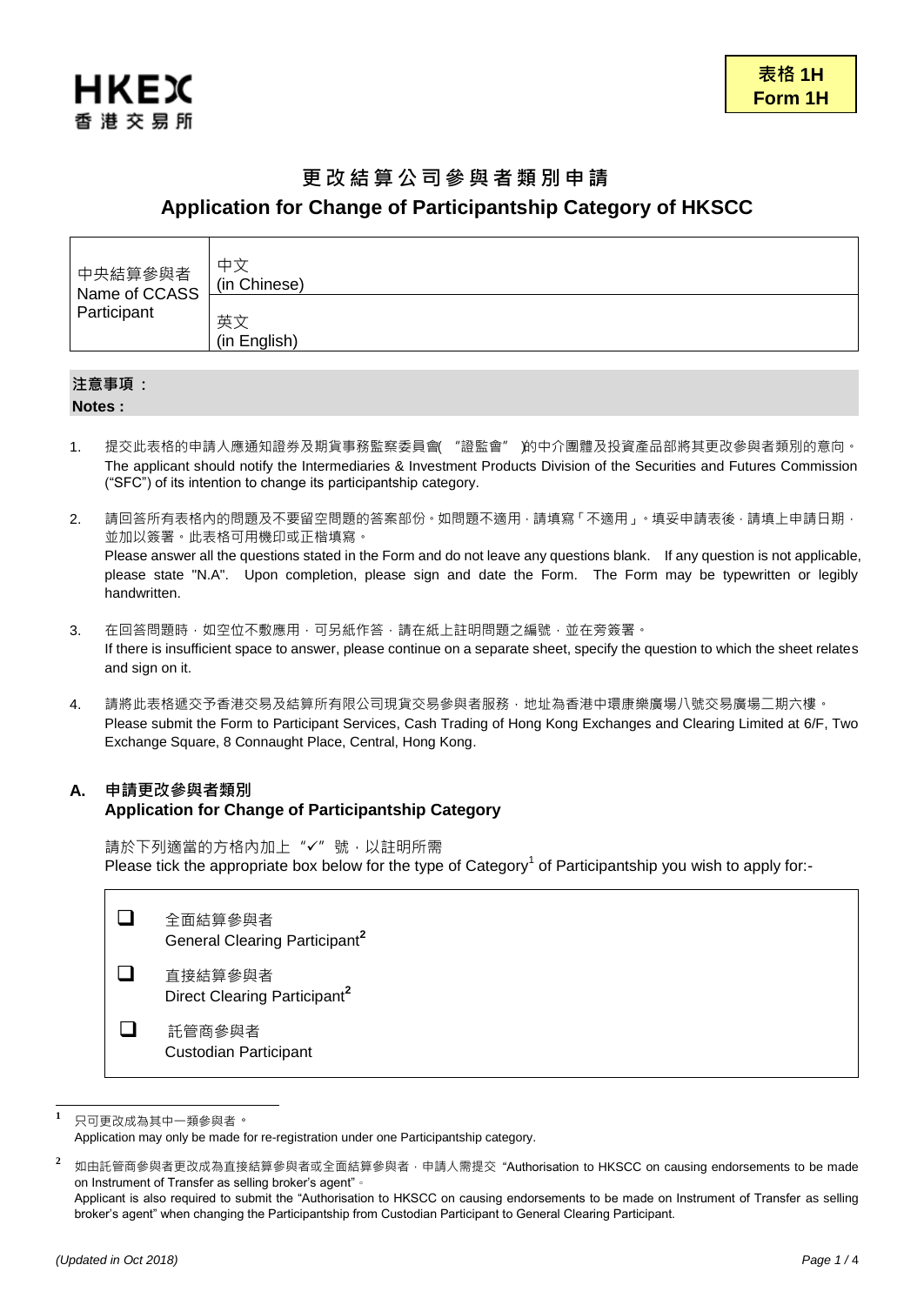## **B.** 此申請之聯絡人資料 Information of the Contact Person for this Application

| 姓名<br>Name                   |                    |  |
|------------------------------|--------------------|--|
| 電話號碼<br>Telephone Number     | 傳真號碼<br>Fax Number |  |
| 電郵地址<br><b>Email Address</b> |                    |  |

## **C.** 參與者聲明 **Declaration by the CCASS Participant**

| 히<br>$\gamma$ |  |
|---------------|--|
| We            |  |

## 中央結算參與者名稱 (Name of CCASS Participant)

- 1. 聲明當此申請獲批核,本公司董事會已通過此申請及同意受制於香港中央結算有限公司(「結算公司」)的中 央結算系統一般規則及中央結算系統運作程序規則的議案; **declare** that our board of directors has passed resolution(s) approving this application and agreeing to be bound by the General Rules of CCASS and CCASS Operational Procedures of Hong Kong Securities Clearing Company Limited ("HKSCC") upon this application being approved;
- 2. 同意按此表格所述的私隱政策聲明處理個人資料; **consent** to the processing of personal data in accordance with the Privacy Policy Statement included in this form;
- 3. 聲明在表格內所提供的資料,全屬真實及正確,同時,本公司並沒有因任何陳述或遺漏而導致該等資料有任 何不真確或誤導的成份;

**declare** that the information provided in this application (including the information stated in the supporting documents) is complete, true and correct and that we have not made or omitted to make any statements or omissions which would render such information untrue or misleading;

- 4. 承諾若此申請所提供之資料有任何變更,本公司當立刻通知結算公司; **undertake** that we shall notify HKSCC immediately of any changes in the information given in this application (including the information stated in the supporting documents);
- **5.** 明白結算公司會對有關申請作出虛假或錯誤引導聲明之參與者採取紀律處分; **understand** that HKSCC may take disciplinary proceedings against a Participant which has made a false or misleading representation in relation to its application for participantship;
- **6.** 承諾本公司會遵守所有適用於結算公司不時生效之規則、規例及程序,及符合結算公司有關申請批核信件內 之條件及其他不時作出的指令,並同意在任何不遵守之情況下接受紀律處分;及 **undertake** that we shall comply with all applicable rules, regulations and procedures of HKSCC from time to time in force, the conditions stated in the letter of approval and any other directives from time to time made by HKSCC; and **agree** that any non-compliance shall render us liable to disciplinary proceedings; and
- **7.** 同意結算公司及作為結算公司控制人的認可控制人又或任何作為結算公司控制人的認可控制人為其控制人 的公司可透露有關本公司的資料予證監會、其他交易所及監管機構 ( 不論於香港境內或境外 ) 。 **consent** that HKSCC and any recognized exchange controller which is the controller of HKSCC or any company of which a recognized exchange controller which is controller of HKSCC is a controller may disclose information relating to us to the SFC, any exchange and regulatory authority (whether within or outside Hong Kong).

| 中央結算參與者簽署                  |                                                                                                                                                 |
|----------------------------|-------------------------------------------------------------------------------------------------------------------------------------------------|
| Signature of the           | 日期                                                                                                                                              |
| <b>CCASS Participant</b>   | Date                                                                                                                                            |
|                            | 獲授權簽署人仕 (連同公司印鑑,只適用於該印鑑為貴戶簽署指示的一部分)<br>Authorised Signatories (with company chop, ONLY applicable if it forms part of your signing instruction) |
| 簽署人姓名<br>Name of Signatory | 職銜<br>Position                                                                                                                                  |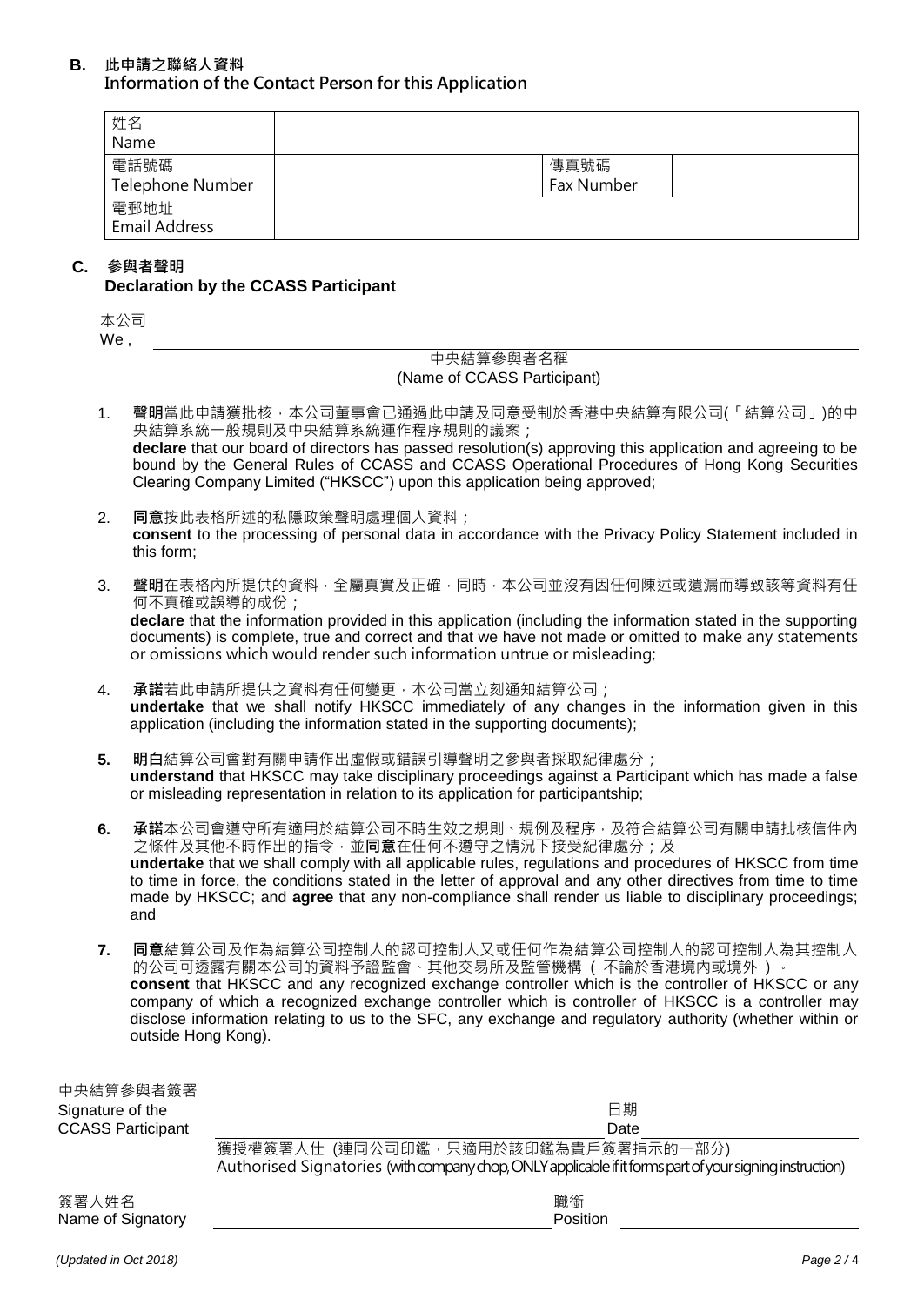## 私隱政策聲明

香 港 交 易 及 結 算 所 有 限 公 司 以 及 其 不 時 的 附 屬 公 司( 統 稱「 本 **集 團 」**)( 在 本 私 隱 政 策 聲 明 中 , 各 自 稱 為「 **香 港 交 易 所**<br>「 **我 們 」** 或 「 **本 集 團 成 員 公 司** 」 ・ 視 適 用 情 況 而 定 ) 明 」 「 **我 們** 」 或 「 **本 集 團 成 員 公 司** 」 , 視 適 用 情 況 而 定 ) 明 白 根<br>據 香 港 法 例 第 486 章 《 個 人 資 料 ( 私 隱 ) 條 例 》 ( 該 「 **《 條** 例 》」)其在收集、持有、處理、使用及/或轉移個人資料 方面的責任。個人資料的收集只限作合法且相關的用途,並 會採取一切實際可行方法去確保我們持有的個人資料準確無 誤 。 我 們 將 會 根 據 本 私 隱 政 策 聲 明 使 用 我 們 不 時 所 收 集 閣 下 的個人資料。

我 們 定 期 檢 討 這 項 私 隱 政 策 聲 明 , 並 可 能 不 時 加 以 修 訂 或 加<br>入 具 體 指 示 、 政 策 及 條 款 。 本 私 隱 政 策 聲 明 如 有 任 何 重 要 修 、<br>. 訂 , 我 們 會 通 過 閣 下 提 供 給 我 們 的 聯 絡 方 式 通 知 閣 下 , 也<br>會 按 該 《 條 例 》 的 規 定 , 讓 閣 下 可 以 透 過 屆 時 通 知 閣 下 的 會 按 該 《 條 例 》 的 規 定 , 讓 閣下可以透過屆時通知 閣下的 途 徑 選 擇 拒 絕 接 收 此 類 修 訂 通 知 。 否 則 , 關 於 通 過 香 港 交 易 所 網 站 或 其 他 方 式 而 提 供 給 我 們 的 個 人 資 料 , 閣 下 繼 鑟 使 用 香港交易所網站或繼續維持與我們的關係即被視為同意並接 受此項私隱政策聲明(不時修訂)。

如對這項私隱政策聲明或我們如何使用 閣下的個人資料有 任 何 疑 問 , 請 通 過 下 文 「 聯 繫 我 們 」 所 載 的 任 何 一 個 通 訊 渠 道與我們聯繫。

我 們 會 採 取 一 切 實 際 可 行 方 法 確 保 個 人 資 料 的 安 全 , 以 及 避<br>免 個 人 資 料 在 未 經 授 權 或 意 外 的 情 況 下 被 取 用 、 刪 除 或 作 其 他用途。這包括在實物具體上、技術上及程序上的適當安全 措施, 確保只有經授權人士才能取用個人資料

請 注 意 : 如 閣 下 沒 有 向 我 們 提 供 個 人 資 料 ( 或 有 關 閣 下 代 理人的個人資料),我們可能無法提供 閣下要求的資訊、 產 品 或 服 務 又 或 無 法 處 理 閣 下 的 要 求 、 申 請 、 訂 購 或 登 記 , 亦可能無法執行或履行監管職能(定義見下文)

## 目 的

我 們 或 會 為 了 以 下 目 的 而 不 時 收 集 閣 下 的 個 人 資 料 ( 包 括 但 不 限 於 閣 下 的 姓 名 、 郵 寄 地 址 、 電 話 號 碼 、 電 郵 地 址 、 出生日期和登入名稱): 1. 處 理 閣下的申請、訂購及登記使用我們的產品及服務 2 . 執 行 或 履 行 香 港 交 易 所 以 及 任 何 由 其 作 為 認 可 控 制 人 的 公 司 ( 定 義 見 香 港法例第 571 章 《 證 券 及 期 貨 條 例 》 ) 的 職 能(「監管職能」); 3. 向 閣下提供我們的產品和服務,以及與此相關的賬戶管 理 ;

4 . 進行研究和統計分析; 5 . 處 理 閣 下 應 聘 香 港 交 易 所 職 位 或 工 作 的 申 請 , 以 評 估 閣 下 是 否 為 適 合 人 選 , 並 向 閣 下 的 前 僱 主 進 行 相 關 的 背 景 查證;及

6 . 與上列任何一項有直接關聯的其他目的。

### 直接營銷

如 閣 下 已 經 給 予 同 意 而 其 後 並 無 撤 回 , 我 們 也 可 能 會 使 用 閣 下 的 姓 名 、 郵 寄 地 址 、 電 話 號 碼 和 電 郵 地 址 , 用 以 寄 送 宣 傳 資 料 , 就 香 港 交 易 所 以 及 本 集 團 其 他 成 員 公 司 的 金 融 和 資 訊服務進行直接營銷活動

如 不 希 望 收 到 我 們 的 宣 傳 和 直 接 營 銷 資 料 , 或 不 希 望 收 到 某 類 宣 傳 和 直 接 營 銷 資 料 , 又 或 不 希 望 在 某 種 途 徑 收 到 此 類 材 、料、請 通 過 下 文 「 聯 繫 我 們 」 所 載 的 其 中 一 種 通 訊 渠 道 聯 絡<br>我 們 。 為 確 保 可 以 迅 速 處 理 閣 下 的 要 求 , 請 提 供 閣 下 的 全 **图 下 的 要 求 , 請 提 供 閣 下 的 全** 名、電郵地址、登入名稱及所訂閱產品及/或服務的詳情。

## 身份證號碼

我 們 也 可 能 會 根 據 適 用 法 律 或 規 例 又 或 任 何 對 我 們 有 管 轄 權 限 的 監 管 者 的 要 求 而 收 集 並 處 理 閣 下 的 身 份 證 號 碼 , 另 外 **你写一直是我的人,我就是这些一品,我为份监统场**。为外 的前提下)收集並處理 閣下的身份證號碼。

### 轉移 閣下的個人資料作直接營銷

除 非 閣 下 已 經 拒 絕 , 否 則 我 們 可 能 會 將 閣 下 的 姓 名 、 郵 寄 地 址 、 電 話 號 碼 和 電 郵 地 址 轉 交 本 集 團 其 他 成 員 公 司 , 使 其 可 向 閣 下 寄 送 宣 傳 資 料 , 就 其 金 融 和 資 訊 服 務 進 行 直 接 營 銷活動。

#### 其他轉移個人資料的情況

為 了 以 上 一 個 或 多 於 一 個 目 的 , 閣 下 的 個 人 資 料 可 能 會 被 :<br>1. 轉 交 予 本 集 團 其 他 成 員 公 司 , 而 使 本 集 團 ( 在 香 港 或 其 他 地 方 ) 的 相 關 人 員 獲 得 閣 下 的 個 人 資 料 ; 就 此 , 閣 下 同 意 將 閣 下 的 個 人 資 料 轉 離 香 港 ;<br>2 . 提 供 予 任 何 向 香 港 交 易 所 及 /或 本 集 團 在 香 港 或 其 他 地 方 的 其 他 成 員 提 供 行 政 、 電 訊 、 電 腦 、 付 款 、 追 收 欠 款 、 資 料 處 理 或 其 他 服 務 的 代 理 、 承 判 商 或 第 三 方 ; 及 3. 轉交予其他人士(收集資料時會通知 閣下)

## *(Updated in Oct 2018) Page* 3 / 4

### 我們如何使用 **c o o k i e s**

閣 下 通 過 香 港 交 易 所 網 站 查 閱 我 們 的 資 訊 或 服 務 時 , 應 當 留 意 到 網 站 有 使 用 cookies 。 Cookies 是 指 儲 存 在 閣 下 瀏 覽 器 內 的 資 料 檔 。 閣 下 進 入 香 港 交 易 所 網 站 時 , 網 站 即 在 閣 下 瀏 覽 器 內 自 動 安 裝 並 使 用 c o o k i e s 。 香 港 交 易 所 網 站 使 用 兩 種 c o o k i e s 。

Session Cookies : 一種只在 閣下瀏覽香港交易所網站期間 留 存 於 瀏 覽 器 内 的 短 暫 性 質 cookies, 用 處 在 於 取 得 並 儲 存<br>配 置 資 訊 及 管 理 網 站 , 包 括 「 攜 帶 」 資 訊 以 隨 閣 下 瀏 覽 網 站 的 不 同 版 頁 , 譬 如 以 免 閣 下 每 到 一 個 版 頁 也 要 重 新 輸 入 資訊。 S e s s i o n c o o k i e s 也 會 用 來 編 備 關 於 香 港 交 易 所 網 站 使用的匿名統計資料。

Persistent Cookies : 一 種 留 存 於 瀏 覽 器 內 較 長 時 間 的 cookies , 用 以 編 備 關 於 香 港 交 易 所 網 站 使 用 的 匿 名 統 計 資 料, 或追蹤和記錄使用者的習慣偏好

香港交易所網站所用的 c o o k i e s 不包含個人資料。閣下可以 更 改 瀏 覽 器 或 網 路 安 全 軟 件 中 的 設 定 , 拒 絕 接 受 瀏 覽 器 内 的<br>cookies。 不 過 , 這 樣 或 會 令 閣 下 不 能 使 用 或 啟 動 香 港 交 易 所網站 中的某些功能。

法律與法規的遵守 香港交易所及本集團其他成員公司或要為了遵守適用法律及 規例,或遵守法院指令、傳票或其他法定程序(無論於香港 或其他地方),或遵從政府機關、執法機構或類似機構(無<br>論位於香港或其他地方)提出的要求,又或執行或履行監管 、論位於香港或(地方)提出的要求,<br>論位於香港或其他地方)提出的要求, 而必須保留、處理及/或披露 閣下的個人資料。香港<br>及本集團其他成員公司或須披露 閣下的個人資料, 文易所及本集團其他成員公司或須披露 閣下的個人資料,<br>N 履行與 関下的協議, 或保護我們或我們偏員的擁到、財 以 履 行 與 閣 下 的 協 議 , 或 保 護 我 們 或 我 們 僱 員 的 權 利 、 財<br>產 或 安 全 , 又 或 執 行 或 履 行 監 管 職 能 。

#### 公司重組

隨 著 我 們 持 續 發 展 業 務 , 我 們 可 能 會 重 組 集 團 架 構 或 出 現 控 制權易手或業 務 合 併 。 在 這 些 情 況 下 , 閣 下 的 個 人 資 料 或 會 按 這 份 私 隱 政 策 聲 明 或 另 一 份 將 會 通 知 閣 下 的 私 隱 政 策 聲 明 而 移 交 繼 鑟 運 營 我 們 業 務 或 類 似 服 務 的 第 三 方 。 此 等 第 三 方 或 在 香 港 以 外 的 地 方 , 就 此 等 收 購 或 重 組 而 使 用 閣 下 個 人資料的地點也可能不在香港。

## 查閱及更正個人資料

根 據 該 《 條 例 》 , 閣 下 有 權 查 明 我 們 是 否 持 有 閣 下 的 個 人 資 料 、 取 得 資 料 的 備 份 及 更 正 任 何 不 準 確 資 料 , 也 可 以 要 求 我 們 通 知 閣 下 其 持 有 資 料 的 種 類 。 如 欲 查 閲 有 關 資 料 , 須 使 用 個 人 資 料 私 隱 專 員 ( 「 **私 隱 專 員** 」 ) 指 定 的 表 格 ( 可 於<br>私 隱 專 員 公 署 的 官 方 網 站 下 載 ) 或 經 此 連 接 https://www.pcpd.org.hk/english/publications/files/Dform  $e.$   $p$  d f 提出。

如 欲 查 閱 和 更 正 個 人 資 料 , 或 查 閱 有 關 政 策 與 常 規 以 及 我 們 所 持 有 資 料 種 類, 應 以 書 面 及 郵 遞 形 式 提 出 要 求 ( 見 以 下 「 聯 繫我們」)。

我 們 或 會 因 應 閣 下 查 閱 資 料 要 求 而 產 生 的 行 政 及 實 際 成 本 而收取合理的費用。

## 終止或取消

任 何 時 候 如 果 閣 下 在 我 們 的 賬 戶 或 與 我 們 的 關 係 被 取 消 或<br>終 止 , 我 們 會 隨 即 在 合 理 情 況 下 盡 快 終 止 處 理 閣 下 的 個 人 資 料 ,但 也 可 按 合 理 需 要 而 保 留 有 關 資 料 ,合 理 的 需 要 包 括 : 資 料 歸 檔 ; 解 決 實 際 或 潛 在 的 爭 議 ; 遵 守 適 用 法 律 及 規 例 ; 履行與 閣 下 的 任 何 協 議 ; 保 障 我 們 及 我 們 僱 員 的 權 利 、 財 產或安全;以及執行或履行我們的職能、義務及責任等。

#### 一般資料

本私隱政策聲明的中英文本如有差異,概以英文版為準。

#### 聯繫我們 郵寄:

香港中環康樂廣場 8 號 交易廣場二期 8 樓 香港交易及結算所有限公司 個人資料隱私主任

電郵: [D a t a P r i v a c y @ H K E X . C O M . H K](mailto:DataPrivacy@HKEX.COM.HK)